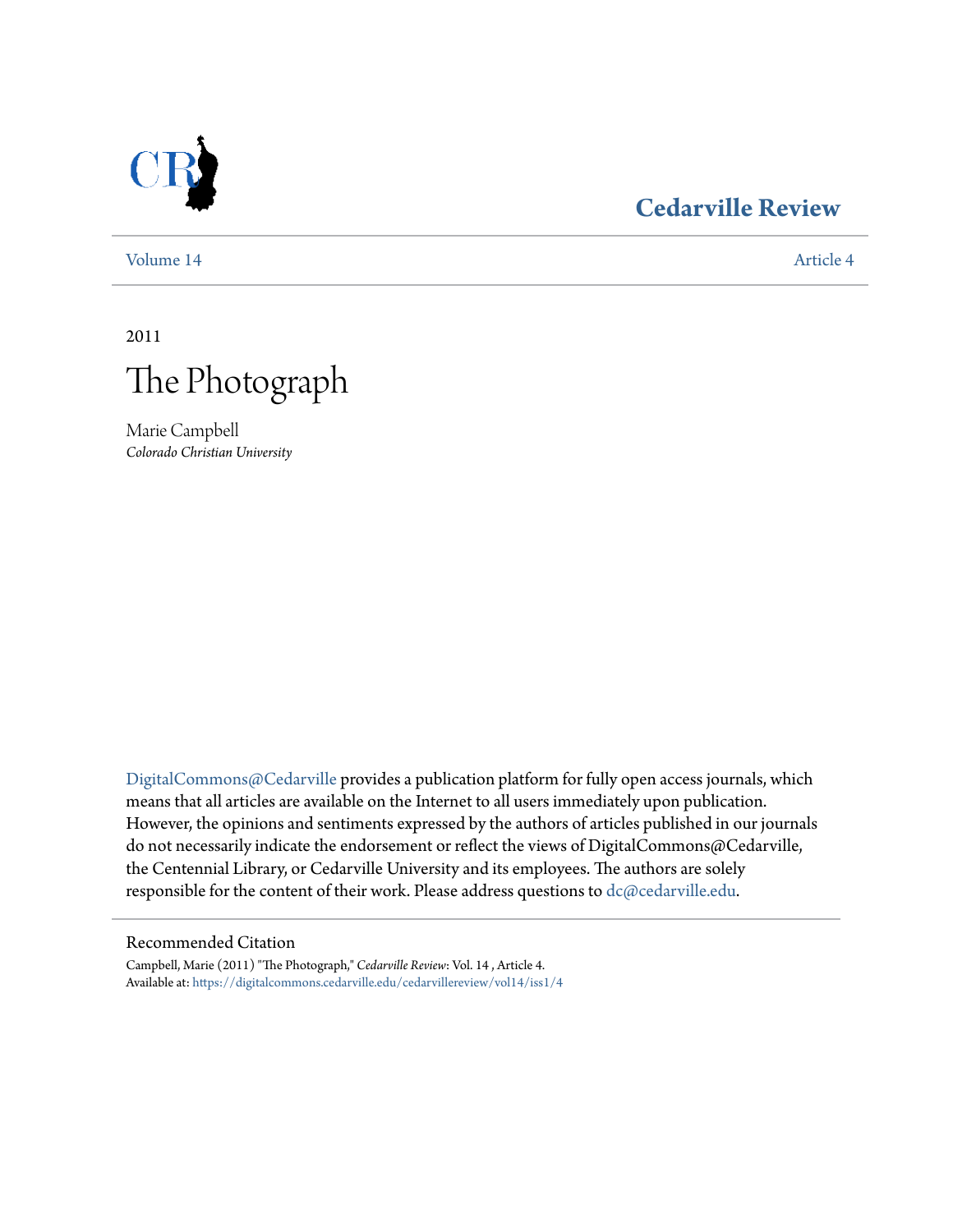# The Photograph

Browse the contents of [this issue](https://digitalcommons.cedarville.edu/cedarvillereview/vol14/iss1) of *Cedarville Review*.

#### **Keywords**

Poetry

#### **Creative Commons License**  $\bigcirc$   $\circ$

This work is licensed under a [Creative Commons Attribution-Noncommercial-No Derivative Works 4.0](http://creativecommons.org/licenses/by-nc-nd/4.0/) [License.](http://creativecommons.org/licenses/by-nc-nd/4.0/)

#### **About the Contributor (Optional)**

Marie Campbell was homeschooled through high school and is now an English major at Colorado Christian University. She enjoys singing, acting, playing the flute, snowbarding, and scrapbooking. She hopes to someday publish historical fiction for children.

Follow this and additional works at: [https://digitalcommons.cedarville.edu/cedarvillereview](https://digitalcommons.cedarville.edu/cedarvillereview?utm_source=digitalcommons.cedarville.edu%2Fcedarvillereview%2Fvol14%2Fiss1%2F4&utm_medium=PDF&utm_campaign=PDFCoverPages)



Part of the [Poetry Commons](http://network.bepress.com/hgg/discipline/1153?utm_source=digitalcommons.cedarville.edu%2Fcedarvillereview%2Fvol14%2Fiss1%2F4&utm_medium=PDF&utm_campaign=PDFCoverPages)